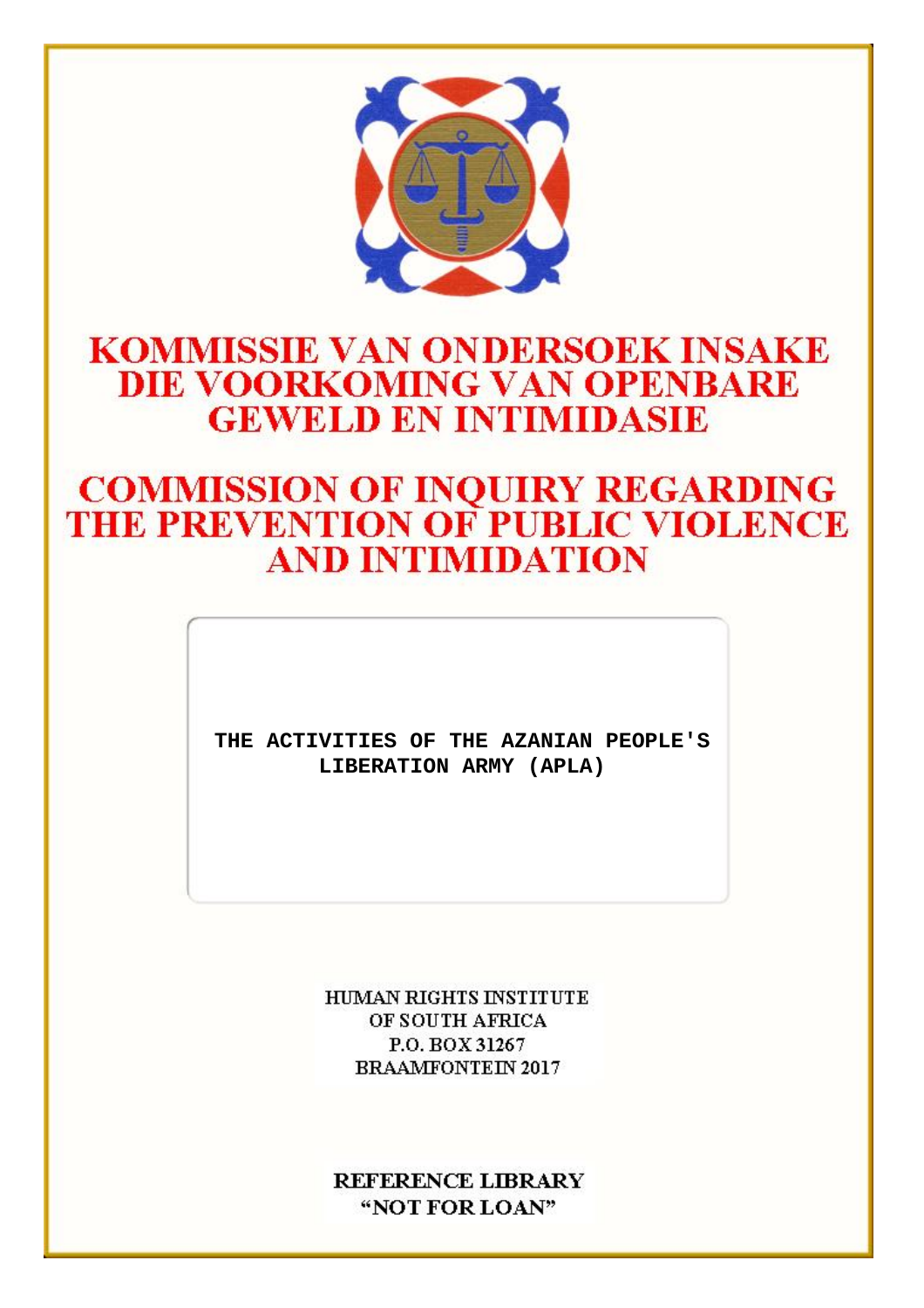#### THE STATE PRESIDENT

1. The Commission of Inquiry regarding the Prevention of Public Violence and Intimidation has the honour to present the report by the committee conducting a preliminary investigation into the activities of the Azanian People's Liberation Army (APLA).

2. The report of the Committee was accepted by the Commission.

3. This inquiry differs from all others held by the Commission in that some interested parties have refused to participate in the proceedings. This is regretted and the Commission expresses the hope that the Transkei authorities, the PAC and APLA will reconsider their attitude. Should they or any of them do so, the Commission will reopen the proceedings and allow any evidence that has been placed before the Committee to be tested by cross-examination, the leading of further evidence, and the hearing of further submissions.

4. It is in the hope of a positive response from Transkei, the PAC and APLA that all of the findings made thus far are provisional. If no response is forthcoming, however; those parties cannot be heard to complain if those provisional findings are regarded as conclusive by the local and international communities.

5. The Commission would like to express its gratitude to Mr F. Bam and Mr N. Coetzer for the time and assistance which they gave to the Chairman of the Committee, Mr Gert Steyn.

\_\_\_\_\_\_\_\_\_\_\_\_\_\_\_\_\_ R.J. GOLDSTONE **CHAIRMAN** 

PRETORIA 15 MARCH 1993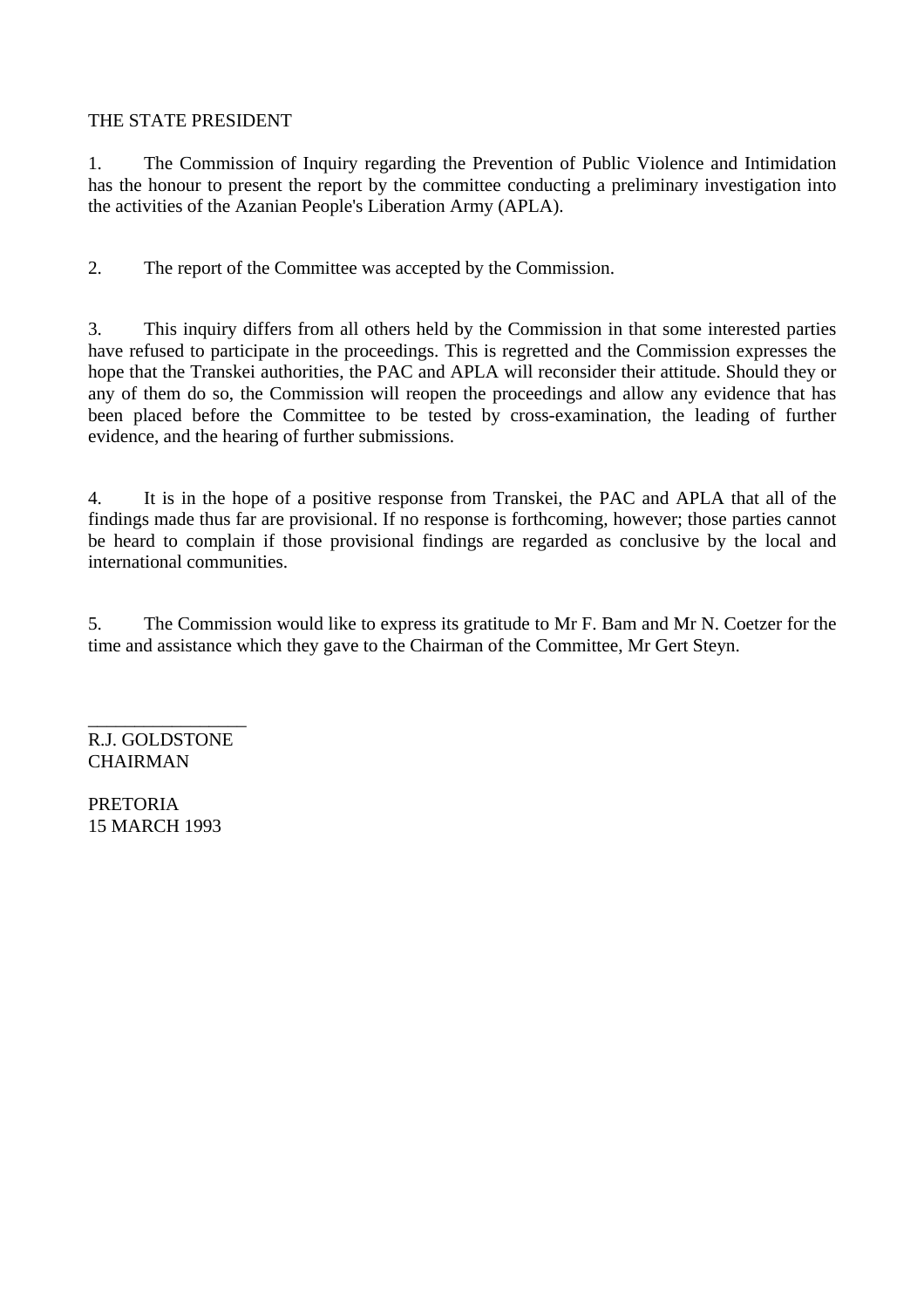#### THE COMMISSION

REPORT TO THE COMMISSION OF INQUIRY REGARDING THE PREVENTION OF PUBLIC VIOLENCE AND INTIMIDATION FROM THE COMMITTEE CONDUCTING A PRELIMINARY INVESTIGATION INTO THE ACTIVITIES OF THE AZANIAN PEOPLE'S LIBERATION ARMY (APLA)

\_\_\_\_\_\_\_\_\_\_ G. STEYN CHAIRMAN

 $\overline{\phantom{a}}$   $\overline{\phantom{a}}$ F. BAM MEMBER

N. COETZER MEMBER

\_\_\_\_\_\_\_\_\_\_\_\_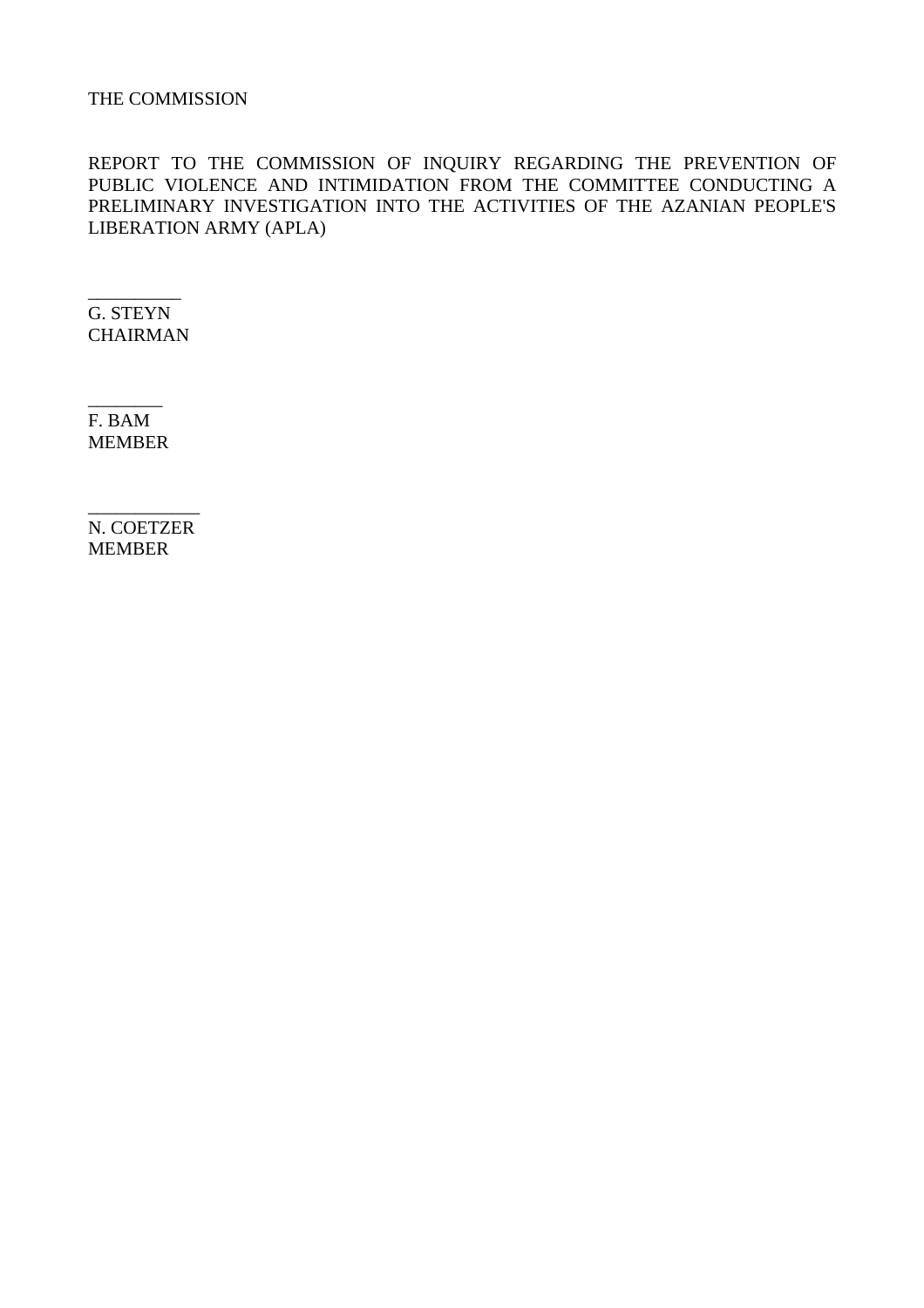### **REPORT OF THE COMMITTEE CONDUCTING A PRELIMINARY INVESTIGATION INTO THE ACTIVITIES OF THE AZANIAN PEOPLE'S LIBERATION ARMY (APLA)**

#### **1. INTRODUCTION**

- 1.1 The Commission of Inquiry regarding the Prevention of Public Violence and Intimidation has, with the concurrence of the Minister of Justice, established a committee to conduct a preliminary investigation and to hear evidence and to receive submissions from relevant persons on the location of APLA camps, arms, ammunition, personnel and on its operational activities.
- 1.2 The Committee was constituted as follows:
	- 1.2.1 Mr G. Steyn, member of the Commission (Chairman);
	- 1.2.2 Mr Fikile Bam, a Port Elizabeth advocate; and
	- 1.2.3 Mr Nico Coetzer an attorney from Hoopstad.
- 1.3 The United Nations appointed Professor Kwame Frimpong of the University of Botswana to observe the proceedings of the Committee.

#### **2. HEARINGS BY THE COMMITTEE**

- 2.1 The first session was held in Port Elizabeth on 4 January 1993. Subsequent sessions were held in Pretoria and Port Elizabeth. The proceedings were concluded and argument was heard on 12 February 1993.
- 2.2 All interested parties were publicly invited to make submissions. Only the South African Police (SAP) and the South African Defence Force (SADF) responded.
- 2.3 Mr J.J. du Toit with Mr J. Bezuidenhout presented evidence on behalf of the **Committee.**
- 2.4 Mr Francois van Zyl appeared for the SAP and Mr D.O. Pretorius for the SADF.
- 2.5 Copies of the representations by the SAP and the SADF were, at their request, forwarded to members of the Transkeian Consulate in Port Elizabeth and to representatives of the Pan Africanist Congress (PAC). Both parties, after repeated requests, failed to participate. APLA made no contact with the Committee.

#### **3. SUBMISSION AND EVIDENCE**

- 3.1 The SADF dealt in detail with the following topics:
	- 3.1.1 A brief history of APLA;
	- 3.1.2 APLA's aims;
	- 3.1.3 the strategy of the PAC and APLA;
	- 3.1.4 Manifestations of the aforesaid strategy;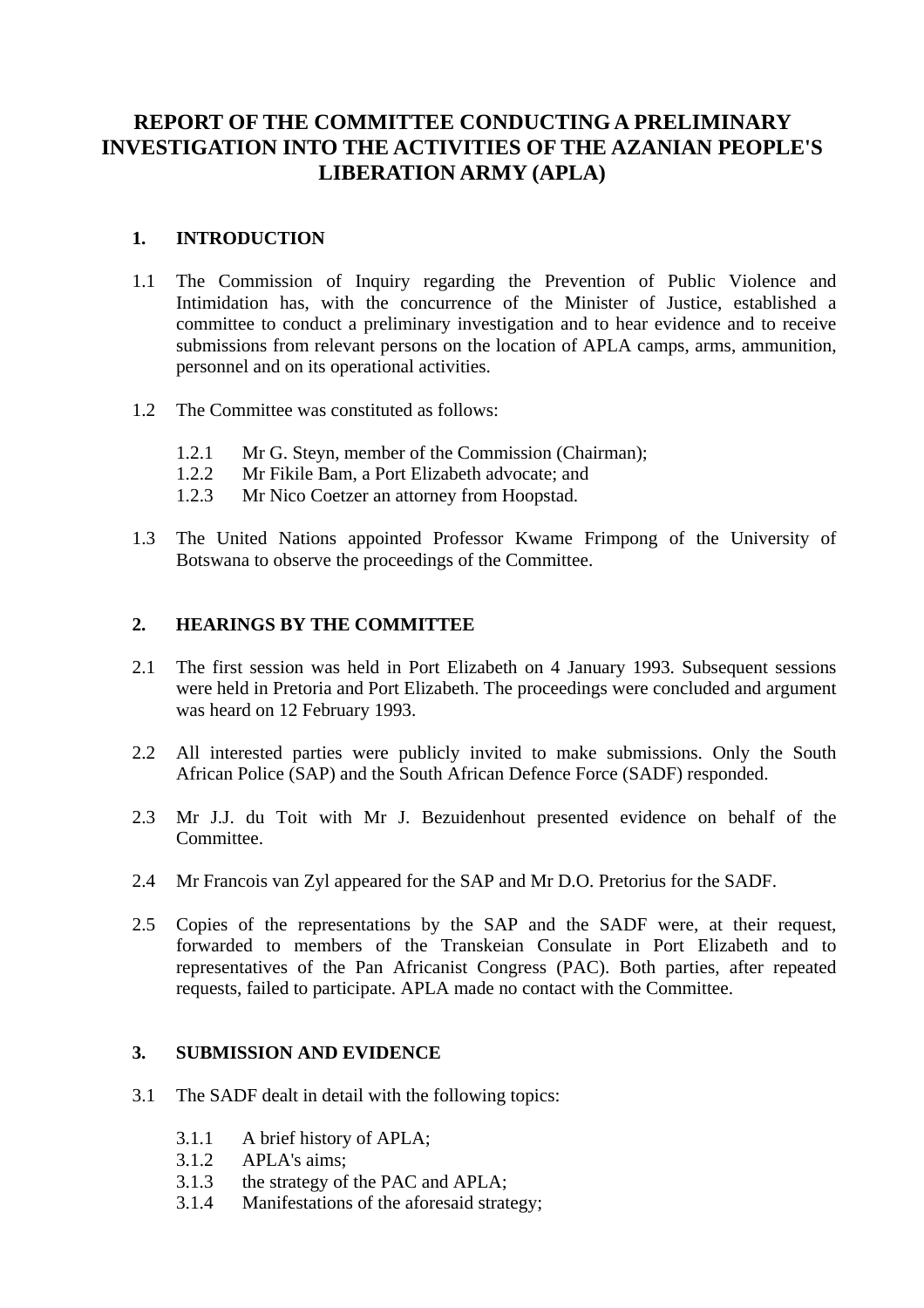- 3.1.5 APLA's views on negotiations.
- 3.2 The SAP submitted details of:
	- 3.2.1 The aims, objectives and ideologies of the PAC and APLA;
	- 3.2.2 the sources of information;
	- 3.2.3 APLA's command structures;
	- 3.2.4 the funding of APLA;
	- 3.2.5 APLA and the PAC;
	- 3.2.6 APLA camps;
	- 3.2.7 Transkei and APLA military training;
	- 3.2.8 training within the South Africa;
	- 3.2.9 arms and ammunition;
	- 3.2.10 personnel;
	- 3.2.11 operational activities.
- 3.3 The submissions and memoranda by both the SAP and the SADF included the following:
	- 3.3.1 Copies and reports from the APLA mouthpiece Azania Combat;
	- 3.3.2 videos apparently made by the PAC;
	- 3.3.3 newspaper reports;
	- 3.3.4 copies of what appear to be official APLA and PAC documents, letters and statements.
- 3.4 Mr Du Toit handed in transcripts of evidence by various individuals in court cases and before other committees of the Commission.
- 3.5 Mr Du Toit also led the evidence of a witness who gave evidence *in camera* as Mr "A".
- 3.6 At the opening and the closure of all the sittings the Chairman of the Committee extended an invitation to all interested parties to come forward and testify before the Committee. It was once again indicated that, whenever necessary, witnesses would be entitled to protection regarding confidentiality and secrecy. These invitations once again received wide media coverage.

In view of the fact that serious allegations were made as regards the involvement of both the PAC and the Transkeian Government regarding APLA activities, the Chairman extended a specific invitation to the PAC and the Transkeian Government to participate in the proceedings.

- 3.7 After consideration of the comprehensive, careful and substantial submissions by the SAP and the SADF, the Committee on 18 January 1993 decided in Pretoria that certain members of APLA be subpoenaed to appear before it in Pretoria on 29 January 1993. The evidence before the Committee was that the witnesses subpoenaed were all members of APLA. However, the PAC, through its Secretary-General, released a press statement on 28 January 1993 to the effect that no PAC leader, staff or any other member would appear before the Goldstone Commission and that the summonses would be ignored.
- 3.8 Both witnesses were in default on 29 January 1993. The Committee referred the matter to the Attorney-General of the Transvaal for his consideration.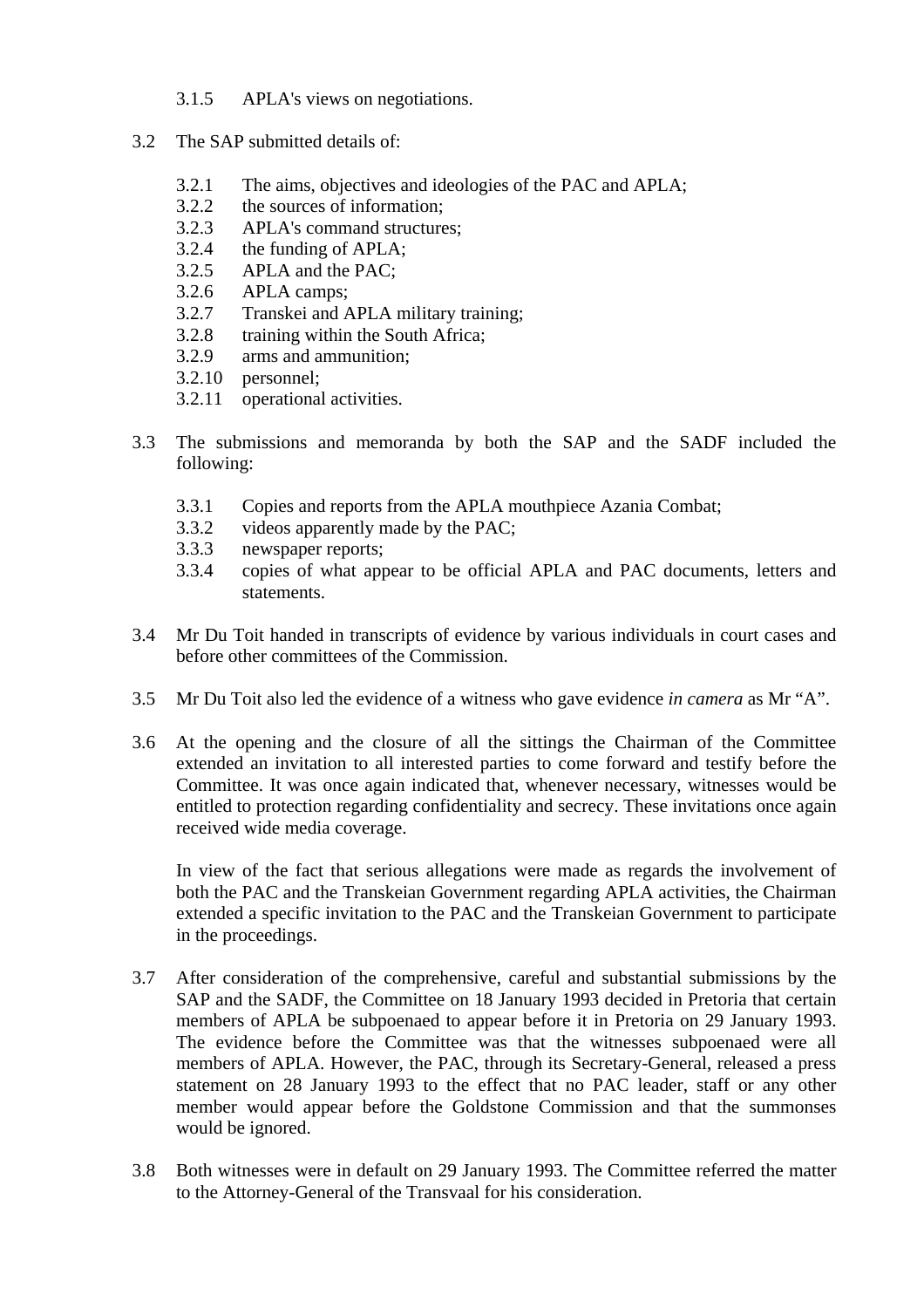- 3.9 Much of the matter in the submissions was in the nature of hearsay. The Committee was however careful to have regard only to hearsay that could be regarded as reliable. The Committee regarded policy statements by leaders of the PAC and APLA, as contained in their official mouthpiece, to fall within that category. Most of the hearsay was substantiated by the nature of subsequent events.
- 3.10 The evidence presented by Mr Du Toit was the following:
	- 3.10.1 An APLA supporter, who was allowed to give evidence *in camera* as Mr "A". He was at one stage arrested because of his activities but is no longer sought by the police.
	- 3.10.2 Records of the evidence of an APLA member, who gave evidence as Mr "X" before the Committee investigating violence against the police and also as Mr "X" in Bloemfontein Regional Court case No. SH19/92 (S v John May and William Mxhosana). The latter was a case against APLA members as a result of attacks on a police station at Batho, Bloemfontein. The accused were convicted on 17 February 1993.
	- 3.10 3 A copy of Aliwal North Regional Court case No. ASH72/92 in which Steven Vusumzi Dolo, an APLA member, was convicted on eight counts resulting from an attack on the police single quarters at Lady Grey and on the farm Wilgerspruit at Lady Grey. He was sentenced to effective imprisonment of 15 years. The record contains a detailed confession by Dolo to the Magistrate at Aliwal North. This statement was ruled admissible by the Regional Magistrate.
	- 3.10.4 An important aspect of their evidence is that the three persons corroborate each other in material detail. They were all involved in APLA training and participated in military training in Transkei. Their evidence also substantiated many matters dealt with in the SAP and SADF submissions.
- 3.11 Col. Nel, the acting Chief of Military Intelligence of Ciskei, furnished Mr Du Toit with certain information regarding violence in Ciskei. This was however not relevant to our inquiry. He also furnished information about APLA in Transkei and of joint operations by APLA and Umkhonto we Sizwe from Transkei. Owing to lack of corroboration the Committee decided that it should not take that information into account.

#### **4 ARGUMENT BY COUNSEL FOR THE SAP AND THE SADF**

Counsel for the SAP and the SADF submitted that in the light of the failure by APLA, the PAC and the Transkeian authorities to answer or explain any of the allegations made against them, the Committee should now make its findings on the material at present at its disposal. They submitted that the evidence presented constitutes *prima facie* evidence which in the absence of a reply becomes conclusive.

#### **5. THE PAC AND APLA**

5.1 APLA is the military wing of the PAC. The relationship between them is of crucial importance and is the subject of many conflicting statements. The nature of the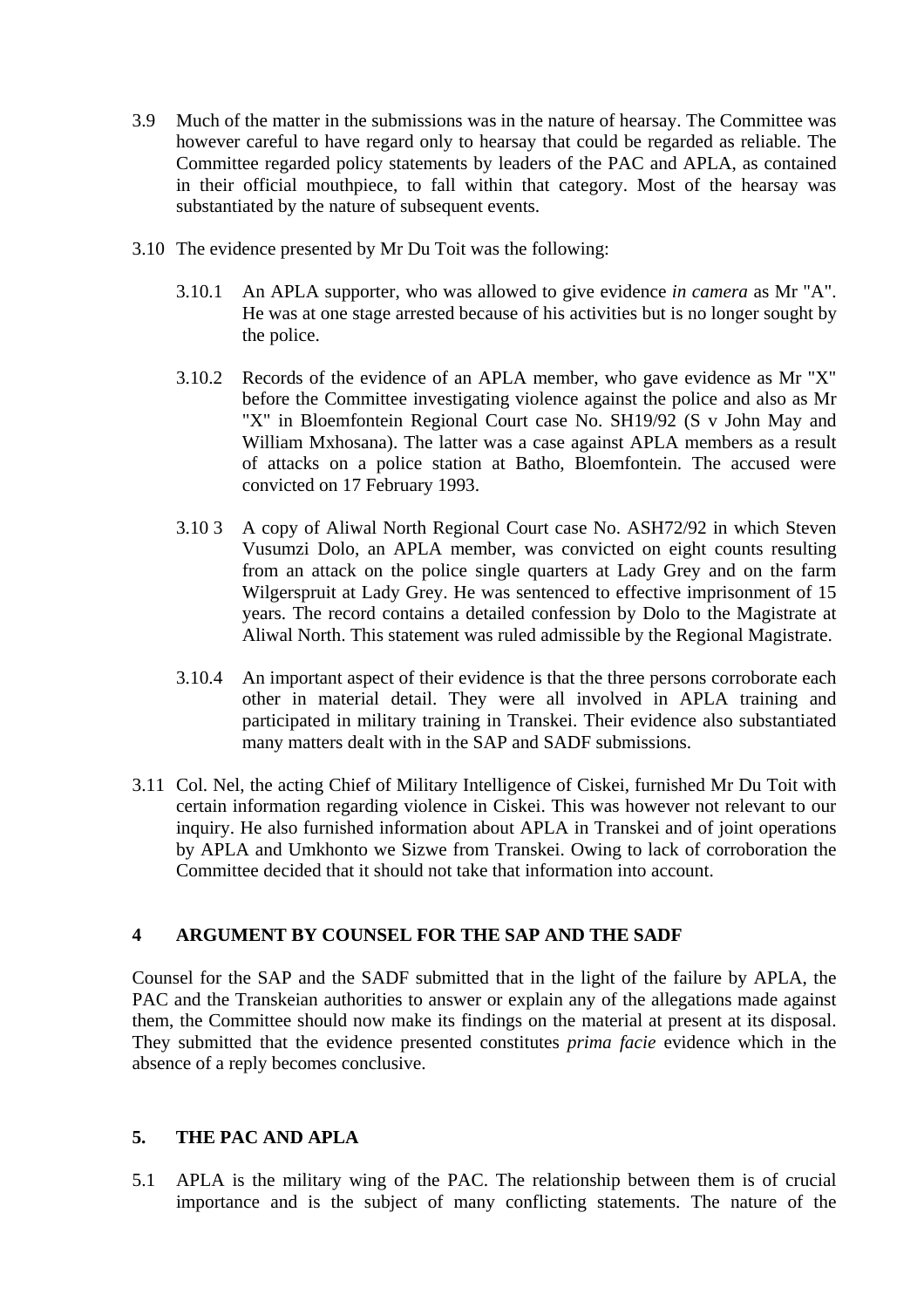evidential material before the Committee makes it necessary to first investigate APLA' s relationship with the PAC.

5.2 According to Mr Johnny Mayozi, APLA's chief information officer, in Azania Combat 1992, issue No. 15:

> "APLA is not a political party, it is a guerrilla army. Its business is to execute the armed part of the struggle being waged under the political leadership of the PAC..."

- 5.3 According to the documents before the Committee, APLA is responsible for the execution of the PAC's military policy as decided by the Military Commission. It is alleged that least three members of the Military Commission are also members of the PAC's National Executive Council. They are Mr Johnson Mlambo, Mr Joe Makwanazi and Mr Thobile Gola. It is further alleged that the PAC President, Mr Clarence Makwetu, and the First Deputy President, Mr Johnson Mlambo, serve on the APLA High Command.
- 5.4 The PAC is responsible for ensuring that APLA is supplied with arms, equipment and financial means. Mr Benny Alexander, Secretary-General of the PAC, said in the television programme "Agenda" on 6 December 1992:

"The PAC is recognised by the Organisation of African Unity and the PAC speaks on behalf of the people in this country in the OAU. I can reveal to the people of this country in very clear and unambiguous terms where APLA gets its money from. The money of APLA comes via the Liberation Committee of the Organisation of African Unity and it is delivered to APLA by its office in Dar-es-Salaam.".

5.5 Any democratic movement should take responsibility for and control its members. Its policy cannot be based on conflicting ideals, namely on the one hand the armed struggle and on the other democratic and peaceful change. The relationship between the PAC and APLA is a direct one. Indeed, the previous attempts by them to suggest that each was autonomous are no longer seriously relied upon by the PAC in its recent public statements.

#### **6. APLA CAMPS**

- 6.1 With reference to APLA camps the Committee was informed that APLA members receive training at a formal base in Tanzania. It was alleged that its members also received training in other countries in Africa, Eastern Europe and Asia.
- 6.2 The SAP and the SADF both furnished information about APLA training in Transkei. The Committee received no evidence of any formal base camps in Transkei. As appears below, the evidence is that training took place at various places in Transkei.
- 6.3 The statements and evidence of Steven Vusumzi Dolo, witness "A" and witness "X" show that the military training of APLA members took place at places at Sterkspruit, Coffee Bay, Mount Frere and elsewhere in Transkei. Dolo and "A" were involved in the training of others. "X" himself received training at some of these places. They were all involved in attacks on the police. This was on the instructions of Vumankosi Ntikinca and Happy Letlapa (both are APLA leaders).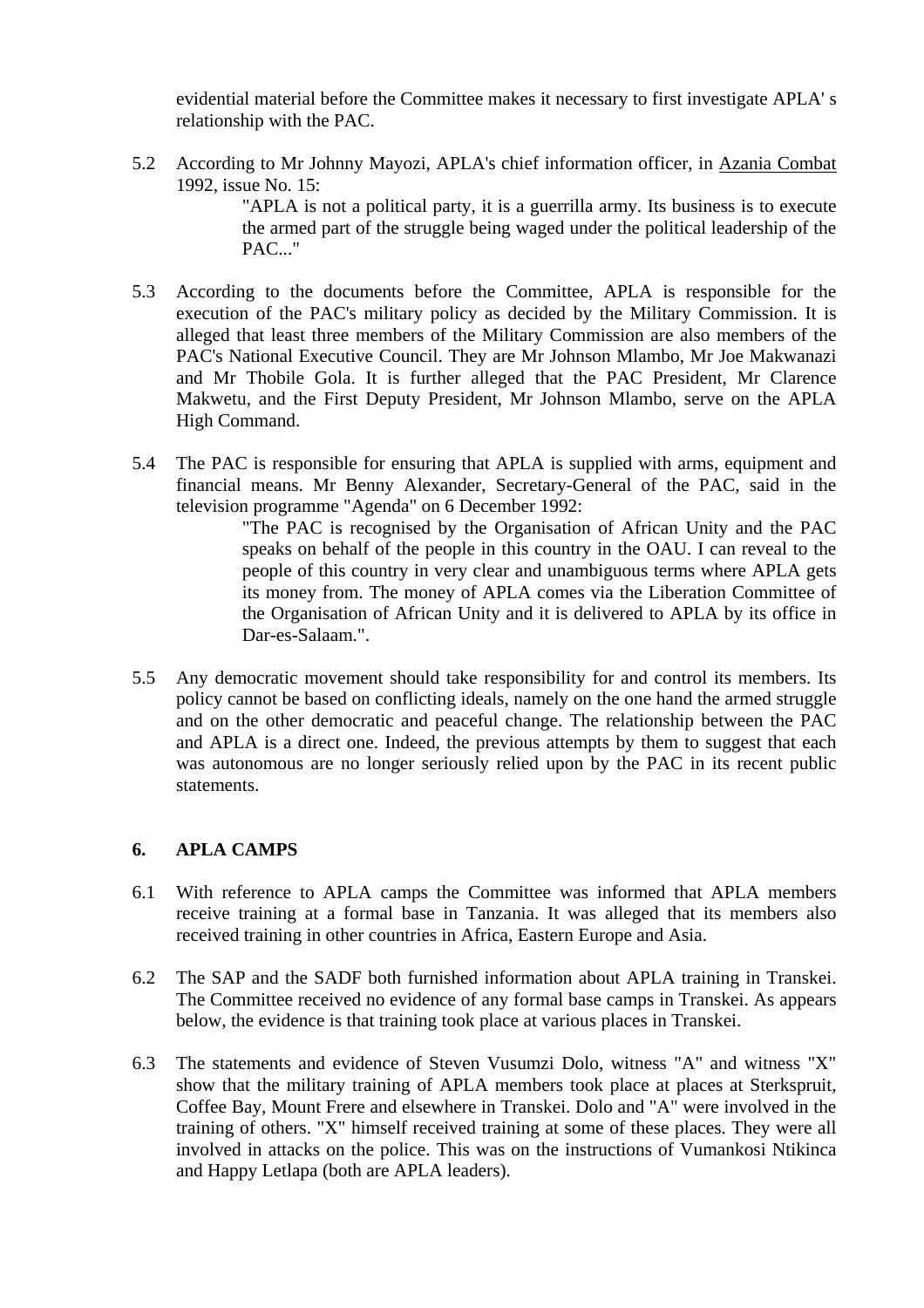- 6.4 The trainees were supplied with arms and ammunition. There was nothing secret about their training or the carrying of arms. The witnesses said the Transkeian authorities saw them but took no action. It therefore appears that their presence was no secret to the Transkeian authorities.
- 6.5 The Committee received sufficient acceptable evidence to make the provisional finding that APLA members received military training at various places in Transkei. However, there would appear to be no permanent base in Transkei.

#### **7. APLA ARMS AND AMMUNITION**

- 7.1 The evidence was that during the past two years APLA members were found in possession of AK47 assault rifles, Scorpion machine pistols, M26 hand grenades, Chinese stick grenades and petrol bombs. APLA members involved in attacks on police and civilians used R4 and R5 rifles and 9 mm side-arms. APLA members received training in the use of AK47 assault rifles, Scorpion machine pistols, G3 assault rifles, SK5 assault rifles, hand grenades, Chinese stick grenades, land mines, mortars and RPG7 rocket launchers.
- 7.2 According to witness "X" they obtained weapons from the places where these were stored in Transkei. After training the weapons were usually stored at the places where they trained. Weapons were issued when they went on assignments.
- 7.3 The SAP's evidence was that arms and ammunition destined for APLA are smuggled into the country from various neighbouring states. The SAP informed the Committee that it is in possession of information that APLA uses infiltration routes via Botswana through the Ramatlabama border post as well as an air route via Lesotho to Transkei.
- 7.4 It was also stated that since 1990 the Transkeian authorities have supplied APLA members with arms for VIP protection. These were later returned. Witness "A" confirmed this information.
- 7.5 From the evidence we received it would appear that APLA has weapons available in Transkei and that these weapons are used in attacks on the police and members of the public.

#### **8. APLA PERSONNEL**

- 8.1 The Committee was informed that APLA's High Command (External) is in overall command of all APLA's operations and activities, both inside South Africa and abroad. It consists of about 30 persons under the First Deputy President of the PAC, Johnson Mlambo, as Commander-in-Chief. The *de facto* army commander, Sabelo Phama, was also Defence Secretary until the second national congress in 1990. According to the information supplied by the SADF the following persons serve in the external High Command:
	- 8.1.1 APLA Commander-in-Chief Johnson Phillip Mlambo.
	- 8.1.2 Commander and Secretary of Defence Victor Gqweta alias Sabelo Phama.
	- 8.1.3 Chief of Staff Barney Normal Hlatswayo Mzolo.
	- 8.1.4 Director of Operations Skhulu.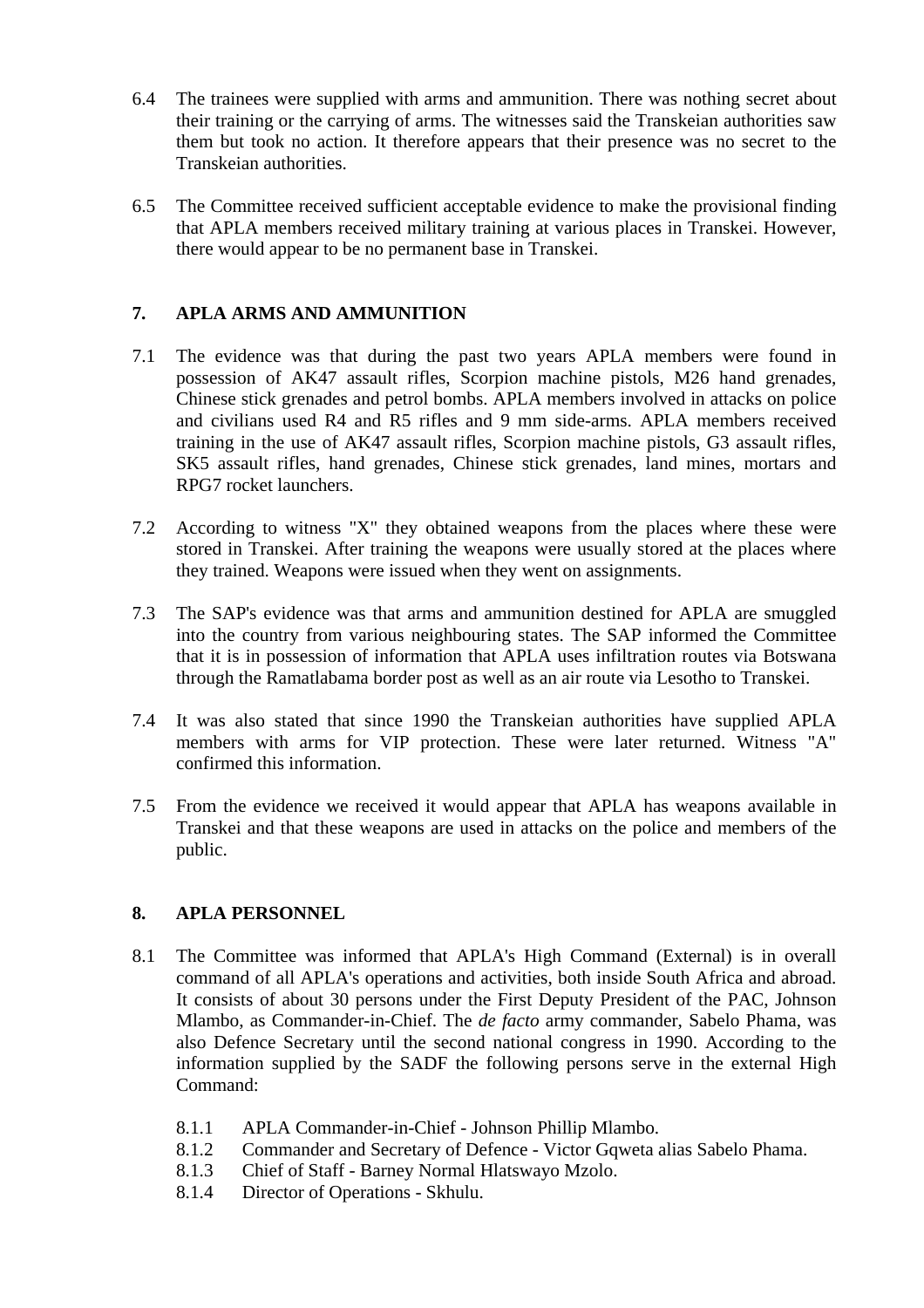- 8.1.5 Director of Logistics and Finance Myombo.
- 8.1.6 Director of Military Intelligence Mbulelo Raymond Fithla.
- 8.1.7 Director of Communications and Signals Keith Nkomo.
- 8.1.8 Director of Ordnance and Supplies Ntsiki.
- 8.1.9 Director of Training and Manpower Willy Nkonynei alias Siyaya alias Willy Brown.
- 8.1.10 Chief of Intelligence and Political Commissariat Daniel Mohato Mofokeng alias Romero Daniels.
- 8.1.11 Director of Ideological Training and Culture Rufus Zonyane.
- 8.1.12 Director of Research, Information and Publicity Zambi Zweni.
- 8.1.13 Director of Mass Work Zambi Zweni.
- 8.2 It was further stated that a number of local command structures under the command of a local commander, each responsible for a specific area, have been established under each regional command, and that they control a number of units consisting of three to eight persons, each under the command of a unit commander. (These units, so it is alleged, are used for attacks on targets in South Africa).
- 8.3 The SAP informed the Committee that the chain of command is supposed to operate as follows. Orders, in line with the PAC's military policy as determined by the Military Commission, originate from the High Command. These orders are passed on by the regional commands concerned to the appropriate local command(s). The necessary arms, ammunition or other equipment are also supplied by the regional commands. The local command(s) identify the target(s), plan the operation(s) and order a particular unit or units to carry out the operation or order. The same channels are followed to report back on action taken. Units and local commands are not allowed to contact each other horizontally. Vertical contact between its various structures is seen by the APLA High Command as an important factor in maintaining security.
- 8.4 According to the SAP, APLA has in South Africa approximately 120 members who have undergone military training abroad. The number of recruits trained locally is not known. The SAP estimates that APLA has approximately 2 700 members abroad, the majority of whom are in Tanzania. This number includes women, children and persons working on agricultural projects.

#### **9 APLA'S OPERATIONAL ACTIVITIES**

- 9.1 Through its public statements and the information placed before us APLA makes no secret that its policy is to kill policemen, to kill White farmers in rural areas and, in general, to kill Whites, whom it refers to as settlers. Attacks that APLA claims to have carried out support this. It is further supported by findings made in criminal prosecutions. We heard evidence of attacks on police and on farm houses in the Eastern Cape and the Orange Free State, and of people who were attacked in King William's Town, Queenstown and Cape Town. Statistics were given of 15 attacks on policemen, 13 attacks on farm houses, 3 attacks on houses in the town of Ficksburg, attacks on the Golf Club at King William's Town, and attacks on restaurants in Queenstown and Cape Town. According to the SAP, 16 people were killed in alleged APLA attacks.
- 9.2 The SAP has informed the Committee that it has received information that APLA plans further attacks.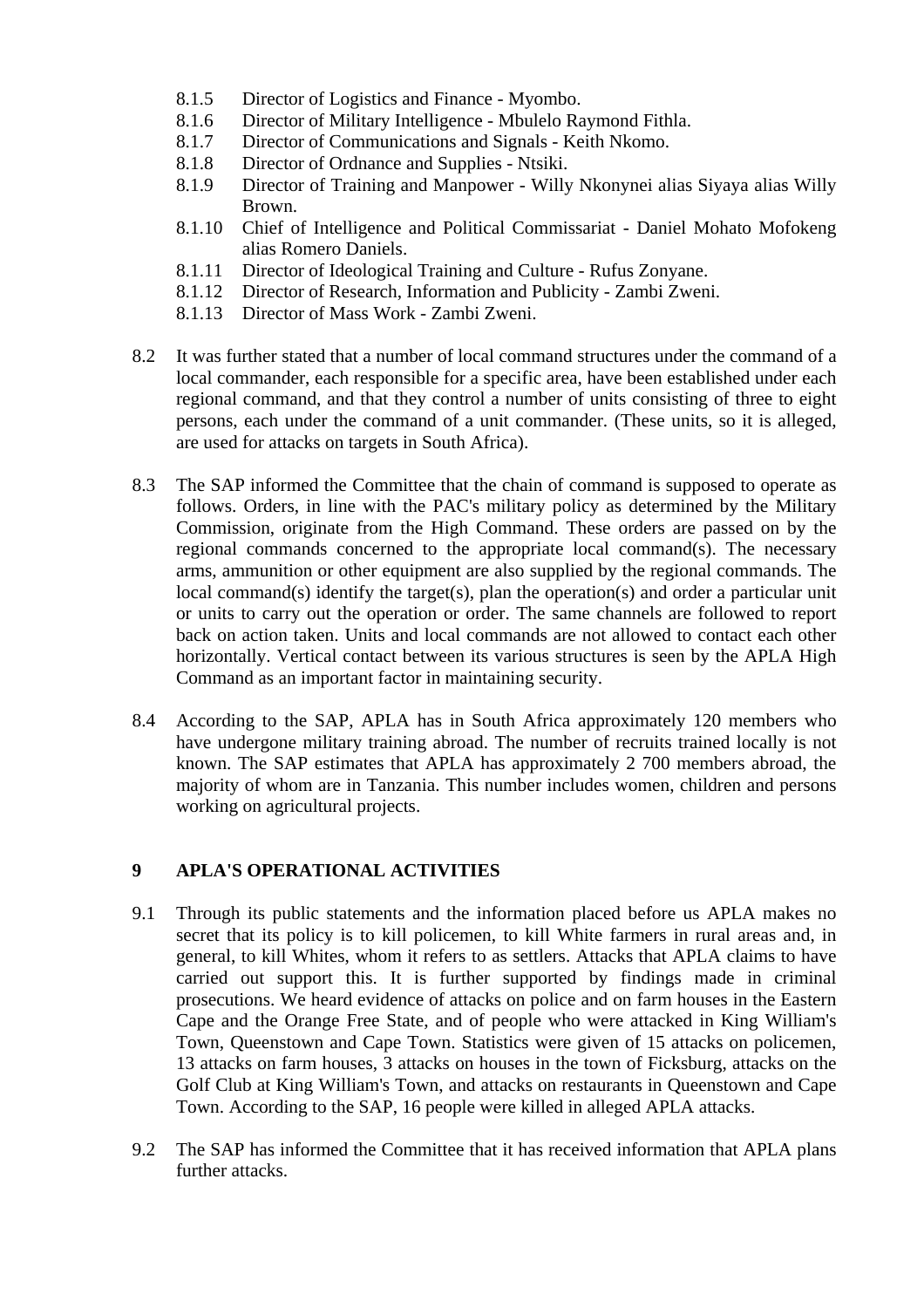- 9.3 APLA makes no secret that these attacks are aimed against anybody that it regards as supporting the South African Government. This is in accordance with its slogan "One Settler - One Bullet".
- 9.4 In the absence of anything to the contrary, the inference must be obvious that APLA's operational activities are aimed at members of the SAP and the SADF, irrespective of race or colour and White civilians in general.

#### **10. SUMMARY OF THE COMMITTEE'S PROVISIONAL FINDINGS**

- 10.1 Both the PAC and APLA still propagate the armed struggle.
- 10.2 APLA is the military wing of the PAC.
- 10.3 APLA uses Transkei as a springboard for attacks into the Republic of South Africa. Arms and ammunition are stored in Transkei for use by APLA units. The presence of armed APLA members in Transkei was known to members of the Transkeian Police.
- 10.4 The Transkeian Government has supplied APLA with arms allegedly for VIP protection purposes.
- 10.5 APLA's operational activities are aimed at members of the SAP, the SADF and White civilians in general.
- 10.6 The PAC controls APLA's budget.
- 10.7 APLA members have received training in Transkei.
- 10.8 Arms and explosives are being smuggled into the Republic of South Africa and Transkei for use by APLA members.
- 10.9 APLA's internal High Command for the Republic is based in Transkei.

#### **11. THE COMMITTEE'S RECOMMENDATIONS**

The vast majority of people in South Africa are opposed to violence and are committed to a peaceful political transformation to democracy. It cannot therefore be tolerated that an organisation should commit acts of violence and wanton killings in order to promote its own political aims. Bitter experience has proved that acts of violence invite retaliation that causes a never-ending cycle of violence that it would be very difficult to contain once it had gained momentum. The Committee therefore recommends as follows:

- 11.1 That the Security Forces protect the citizens of South Africa to the best of their ability and arrest and prosecute the perpetrators of violence in terms of the common law.
- 11.2 That the Commission request the international community to
	- 11.2.1 request all nations to withhold assistance to APLA;